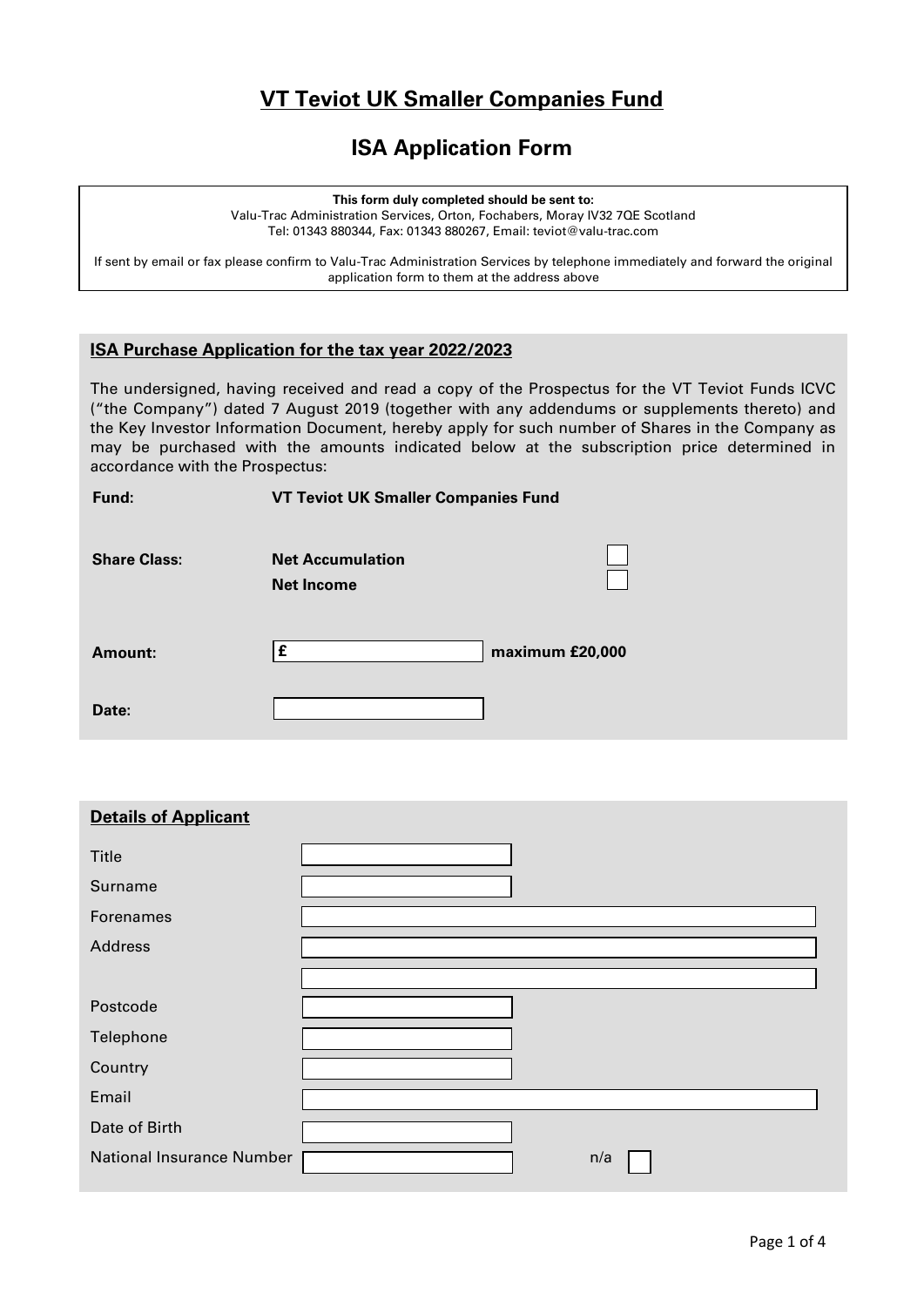## **Bank Details of Applicant**

| Name of Bank          |  |
|-----------------------|--|
| Address               |  |
|                       |  |
| <b>Account Name</b>   |  |
| <b>Account Number</b> |  |
| <b>Bank Sort Code</b> |  |
| or Bank Swift Address |  |
| or Bank ABA Number    |  |

#### **Data Protection**

For full information on how VT processes personal information and what your rights are, please see our Privacy Policy online at www.valu-trac.com.

#### **Payment Method – Payment is by wire transfer only**

Funds should be wired for value on the settlement date of this transaction which will have been agreed in advance with Valu-Trac Administration Services and which will be stated on the Contract Note issued to you by Valu-Trac Administration Services. If funds are received on any date other than this agreed settlement date they may be returned by the Bank.

#### **Anti-Money Laundering Requirements**

If you are an existing shareholder, please insert your account number: (This can be found on your annual statement or contract note.)

If you are not an existing shareholder, please provide the following documents to Valu-Trac Administration Services:

- Certified\* copy of passport or drivers' licence;
- Two original/certified\* true copies of utility bills (not older than 3 months and with the same address as that on the application form).

\* **Your document must be certified by a professional person or someone of good standing in your community**. For instance, you could ask a FCA-registered individual, a lawyer or solicitor, a chartered accountant, a bank official, a teacher, a doctor, a dentist, or a nurse. They cannot be a family member, living at the same address or in a relationship with you. They also cannot be a trainee in their profession. The certifier must:

- write "Certified by me to be a true copy of the original seen by me" on the document
- sign and date the document
- print their name under their signature
- add their occupation and address and telephone number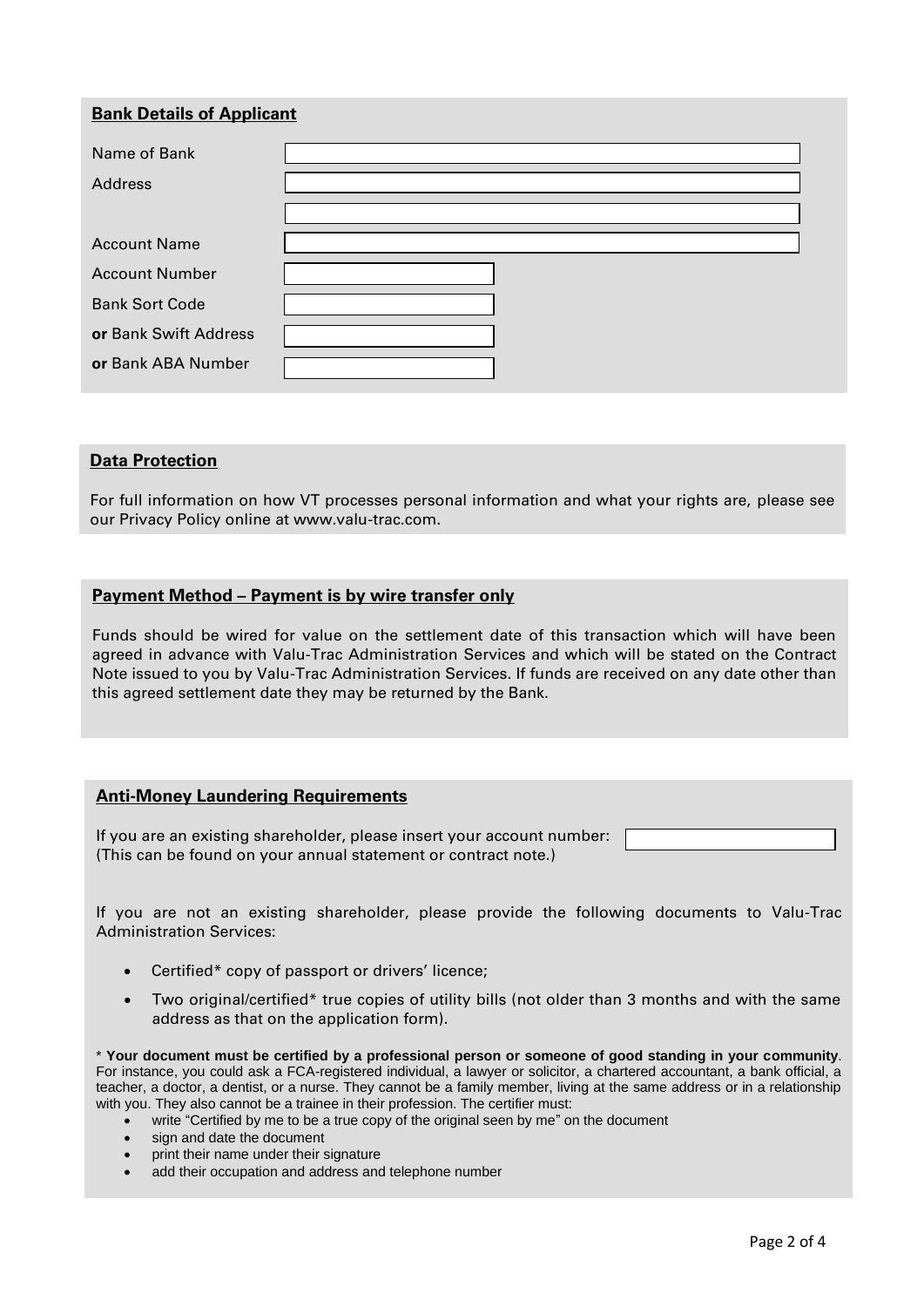## **ISA Application Declaration and Authorisation**

I apply to subscribe to a stocks and shares ISA for the tax year 2022/2023.

I declare that:

- all subscriptions made, and to be made, belong to me;
- I am 18 years of age or over;
- I have not subscribed, and will not subscribe to more than the overall ISA allowance of £20,000 in total to a cash ISA and a stocks and shares ISA in this tax year;
- I am resident and ordinarily resident in the United Kingdom for tax purposes or, if not so resident, either perform duties which, by virtue of Section 28 of Income Tax (Earnings & Pensions) Act 2003 (Crown employees serving overseas), are treated as being performed in the United Kingdom, or I am married to, or in a civil partnership with, a person who performs such duties. I will inform Valu-Trac Administration Services if I cease to be so resident and ordinarily resident or to perform such duties or be married to, or in a civil partnership with, a person who performs such duties;
- the information I have given is correct to the best of my knowledge and belief. I will inform Valu-Trac Administration Services if any information provided in this ISA Application and Declaration changes;
- I have received and read the Key Investor Information Document that has been provided to me; and
- I agree to the ISA Terms and Conditions

I authorise Valu-Trac Administration Services:

- to control my cash subscription, ISA investments, interest, dividends and any other rights or proceeds in respect of those investments and any other cash; and
- to make on my behalf any claims to relief from tax in respect of ISA investments

| Full name of Authorised Person |  |
|--------------------------------|--|
| Signature of Authorised Person |  |
|                                |  |
| Date                           |  |
|                                |  |

If you have any questions please contact Valu-Trac Administration Services on 01343 880344 or teviot@valu-trac.com.